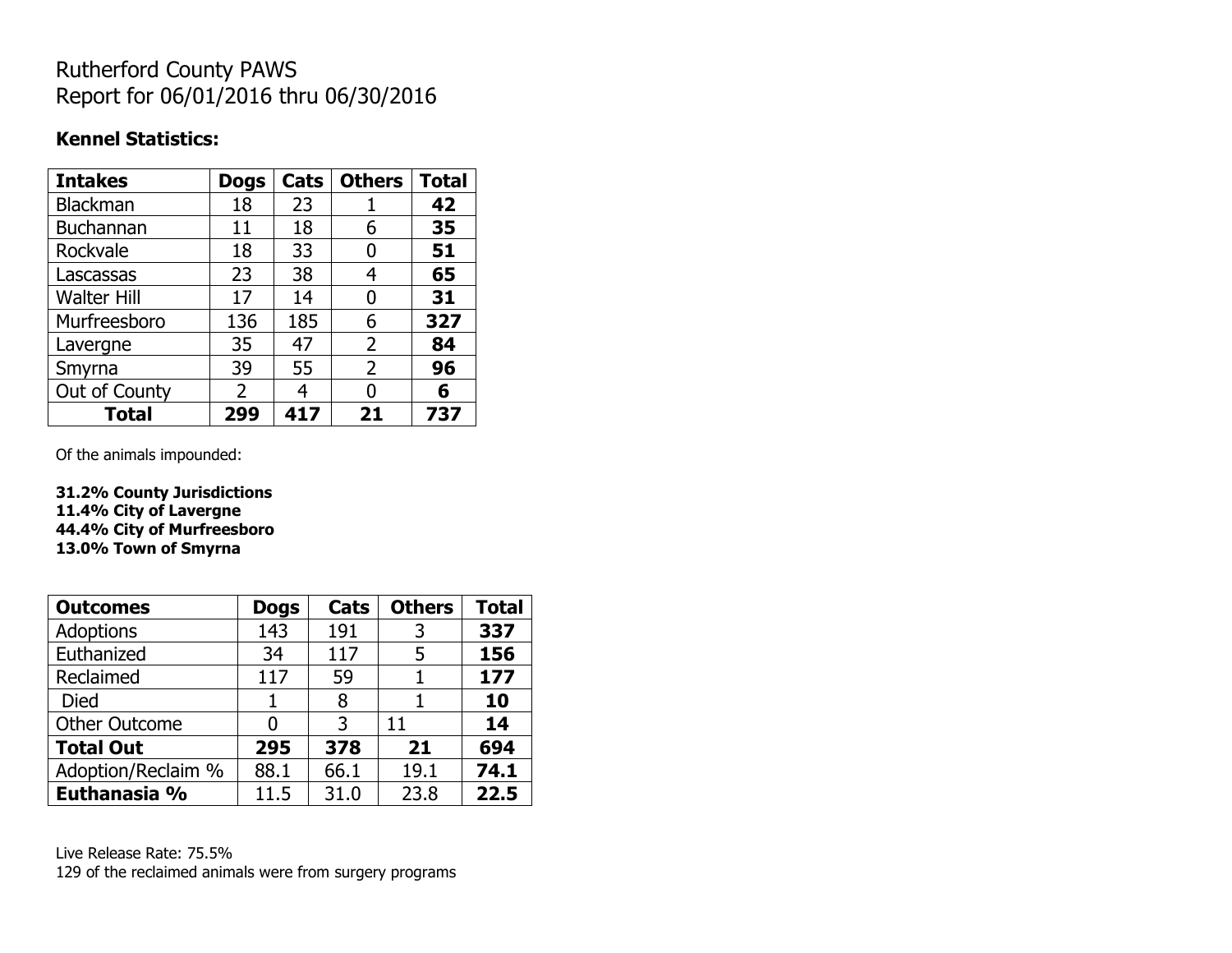Animals left in shelter on 06/30/2016: 172

2227 People visited the shelter looking for a lost /new pet.

2393 Logged calls/voice mails for the month.

#### **Activity Report by Jurisdiction:**

| Zones        | <b>Calls Received</b> | Calls Completed |
|--------------|-----------------------|-----------------|
| Blackman     | 261                   | 271             |
| Buchannan    | 119                   | 120             |
| Lavergne     | 221                   | 229             |
| Lascassas    | 144                   | 150             |
| Murfreesboro | 563                   | 583             |
| Rockvale     | 111                   | 114             |
| Smyrna       | 192                   | 197             |
| Walter Hill  | 101                   | 108             |
| Out of Area  | 11                    | 13              |
| <b>Total</b> | 1723                  | 1785            |

43.3% County Jurisdictions 12.8% City of Lavergne 32.7% City of Murfreesboro

11.2% Town of Smyrna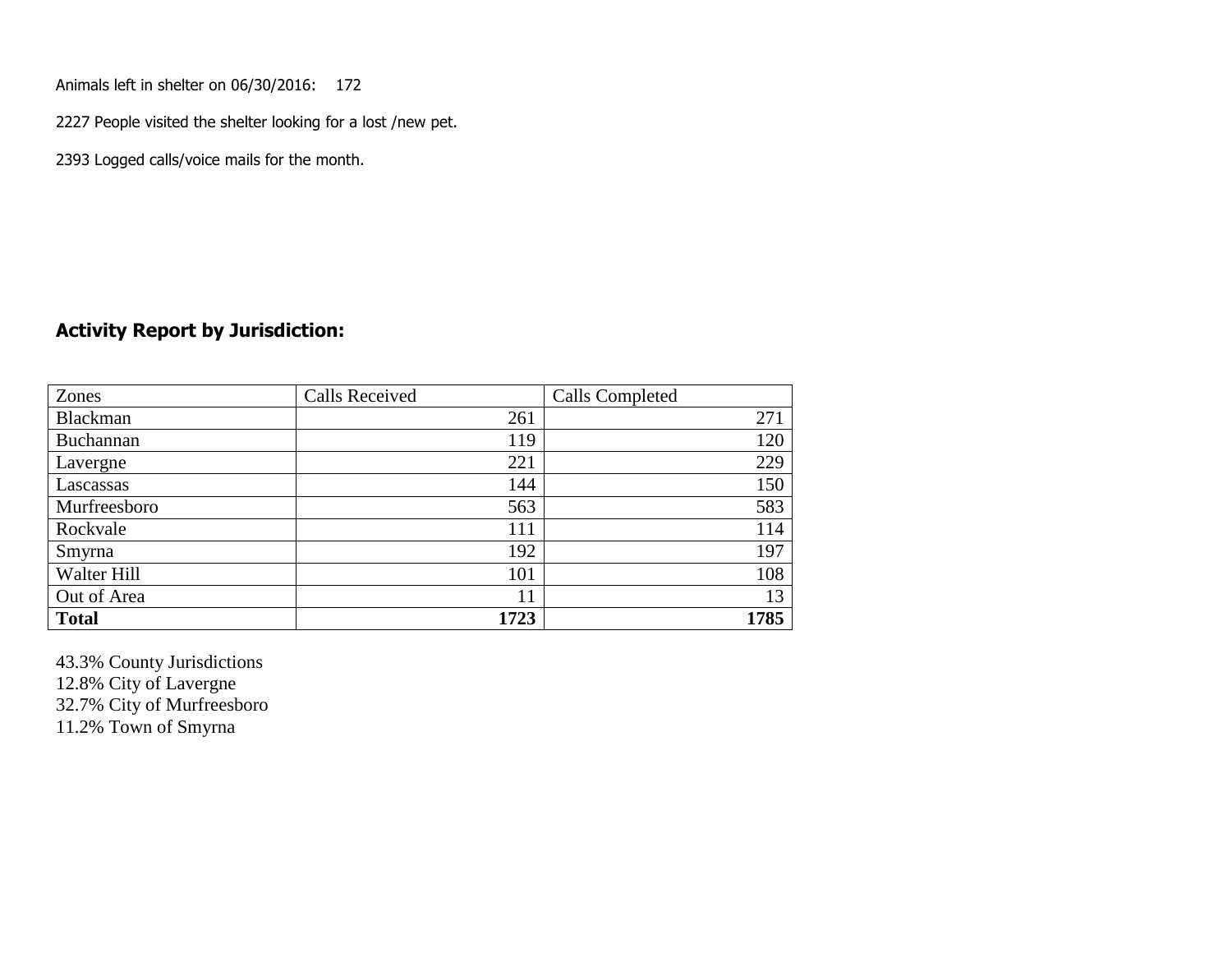# **Mileage:**

| <b>Officer</b> | <b>Miles</b> |
|----------------|--------------|
| 422            | 514          |
| 425            | 1511         |
| 427            | 1356         |
| 428            | 1139         |
| 430            | 849          |
| 431            | 589          |
| 432            | 428          |
| 437            | 1748         |
| 438            | 2274         |
| 439            | 1460         |
|                |              |
|                |              |
|                |              |
|                |              |
|                |              |
|                |              |
|                |              |
| <b>Total</b>   | 11908        |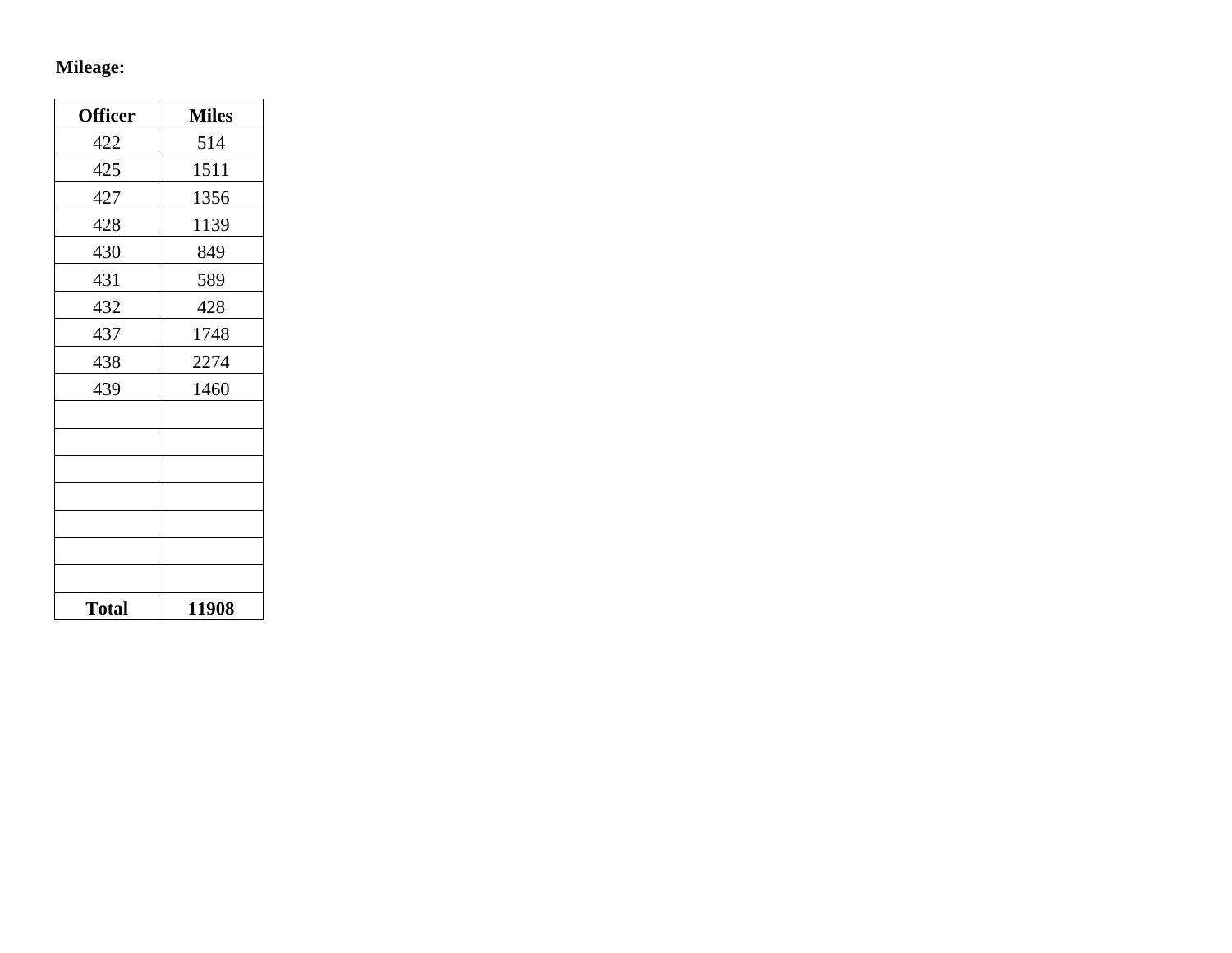## Fiscal Year-to-Date Report 07/01/15 thru 06/30/2016

### **Kennel Statistics:**

| <b>Intakes</b>     | <b>Dogs</b> | Cats | <b>Others</b> | <b>Total</b> |
|--------------------|-------------|------|---------------|--------------|
| <b>Blackman</b>    | 226         | 218  | 19            | 463          |
| <b>Buchannan</b>   | 154         | 216  | 19            | 389          |
| Rockvale           | 185         | 234  | 19            | 438          |
| Lascassas          | 188         | 229  | 22            | 439          |
| <b>Walter Hill</b> | 119         | 87   | 11            | 217          |
| Murfreesboro       | 1329        | 1738 | 152           | 3219         |
| Lavergne           | 383         | 355  | 33            | 771          |
| Smyrna             | 352         | 525  | 57            | 934          |
| Out of County      | 29          | 50   | O             | 79           |
| <b>Total</b>       | 2965        | 3652 | 332           | 6949         |

Of the animals impounded since July 01:

**29.2% County Jurisdictions**

**11.1% City of Lavergne**

**46.3% City of Murfreesboro**

**13.4% Town of Smyrna**

| <b>Outcomes</b>      | <b>Dogs</b> | Cats | <b>Others</b> | <b>Total</b> |
|----------------------|-------------|------|---------------|--------------|
| Adoptions            | 1359        | 1102 | 55            | 2516         |
| Euthanized           | 475         | 1507 | 116           | 2098         |
| Reclaimed            | 1069        | 893  | 11            | 1973         |
| <b>Died</b>          | 16          | 61   | 20            | 97           |
| <b>Other Outcome</b> | 24          | 24   | 131           | 179          |
| <b>Total Out</b>     | 2943        | 3587 | 333           | 6863         |
| Adoption/Reclaim %   | 82.5        | 55.6 | 19.8          | 65.4         |
| Euthanasia %         | 16.1        | 42.0 | 34.8          | 30.6         |

Live Release Rate: 67.2%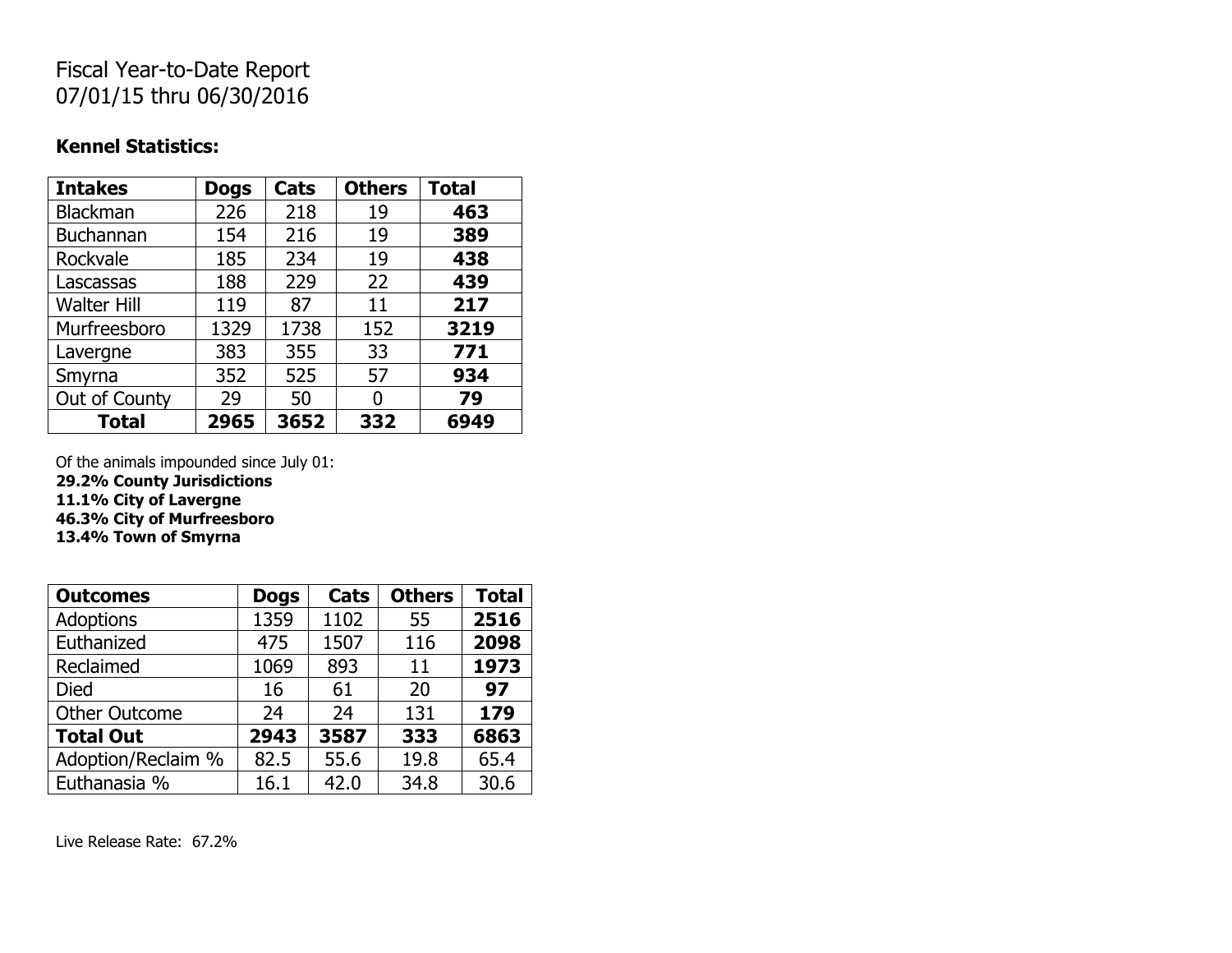27041 People have visited the shelter since July 01, 2015 looking for a lost /new pet.

25779 Logged calls/voice mails since July 01, 2015.

### **Activity Report by Jurisdiction:**

| Zones           | <b>Calls Received</b> | Calls Completed |
|-----------------|-----------------------|-----------------|
| <b>Blackman</b> | 2446                  | 2460            |
| Buchannan       | 1373                  | 1372            |
| Lavergne        | 2480                  | 2481            |
| Lascassas       | 1377                  | 1380            |
| Murfreesboro    | 6559                  | 6577            |
| Rockvale        | 1243                  | 1241            |
| Smyrna          | 1995                  | 1996            |
| Walter Hill     | 1065                  | 1077            |
| Out of Area     | 143                   | 143             |
| <b>Total</b>    | 18681                 | 18727           |

40.9% County Jurisdictions 13.3% City of Lavergne 35.1% City of Murfreesboro 10.7% Town of Smyrna